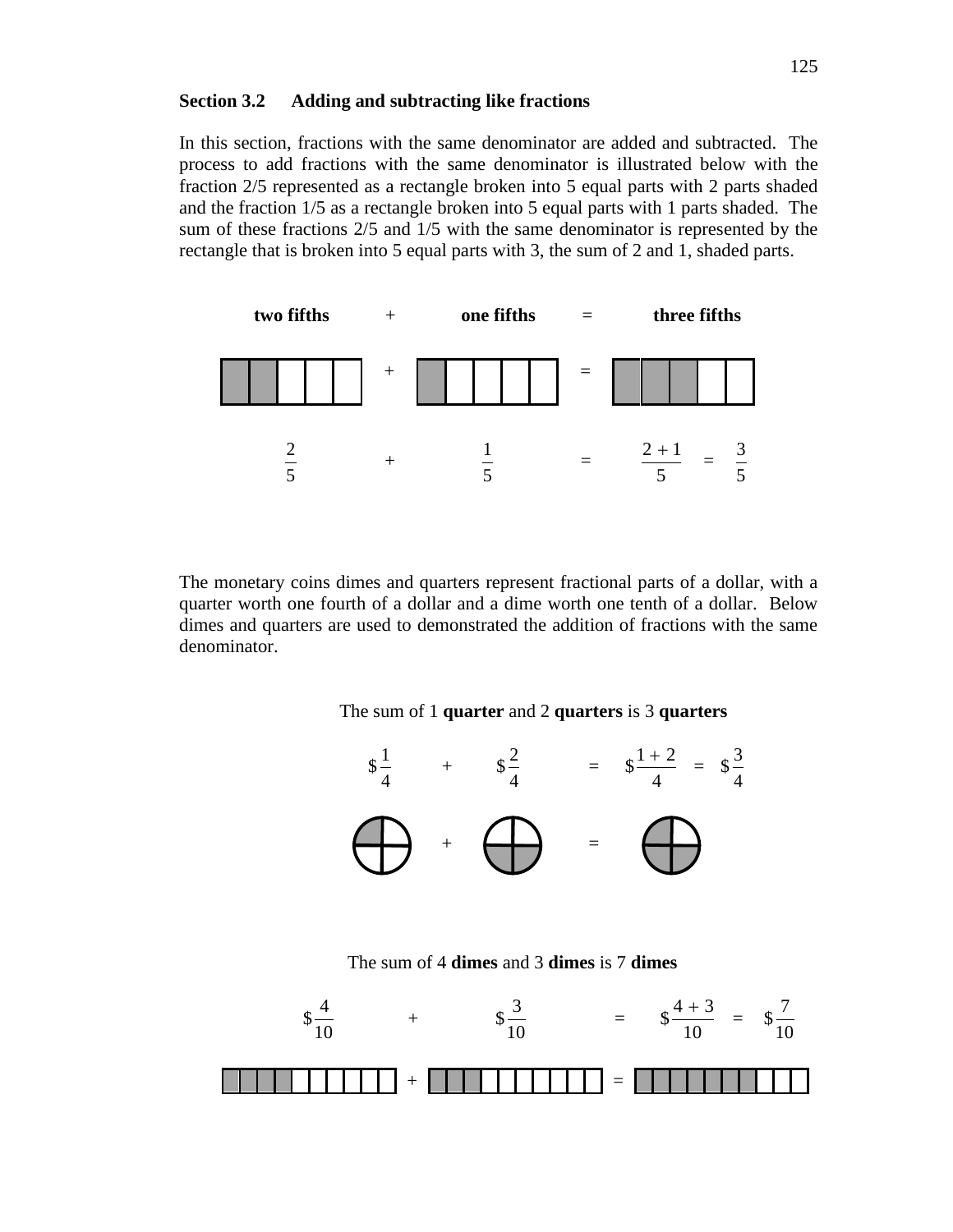**Like fractions** are fractions with the same denominator.

## **To add like fractions**

Add the numerators of the like fractions and keep the common (like) denominator. If possible reduce the resulting fraction.

$$
\frac{a}{c} + \frac{b}{c} = \frac{a+b}{c}
$$

Example 1 Add the following fractions: 
$$
\frac{2}{7} + \frac{4}{7}
$$
  $\frac{5}{8} + \frac{1}{8}$   $\frac{4}{9} + \frac{3}{9} + \frac{5}{9}$ 

Add the numerators 2 and 4 and keep the common (like) denominator 7.

$$
\frac{2}{7} + \frac{4}{7} = \frac{2+4}{7} = \frac{6}{7}
$$

Add the numerators 5 and 1 and keep the common (like) denominator 8. Reduce the fraction 6/8 by dividing both the numerator and denominator by their GCF 2.

3

$$
\frac{5}{8} + \frac{1}{8} = \frac{5+1}{8} = \frac{6}{8} = \frac{\overset{\circ}{\mathsf{X}}}{\underset{4}{\mathsf{X}}} = \frac{3}{4}
$$

Add the numerators 4, 3 and 5 and keep the common (like) denominator 9. Reduce the fraction 12/9 by dividing both the numerator and denominator by their GCF 3 and write the final answer as a mixed number. Note in the original problem do not reduce the fraction 3/9 since this will result in fractions with different denominators.

$$
\frac{4}{9} + \frac{3}{9} + \frac{5}{9} = \frac{4+3+5}{9} = \frac{12}{9} = \frac{12}{9} = \frac{4}{9} = \frac{4}{3}
$$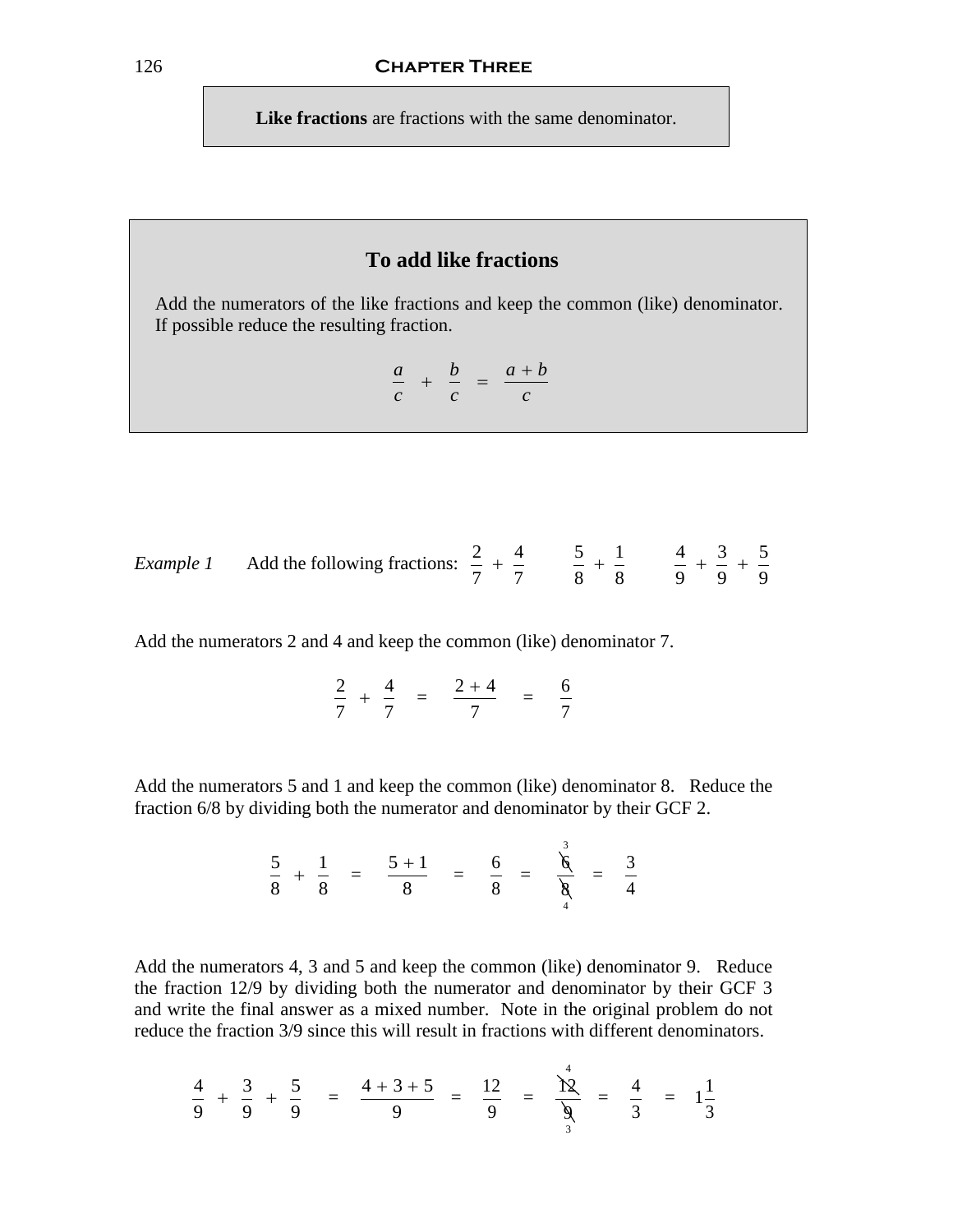The procedure to subtract like fractions is the similar to that for adding like fractions but instead of adding the numerators they are subtracted.

## **To subtract like fractions**

Subtract the numerators of the like fractions and keep the common (like) denominator. If possible reduce the resulting fraction.

$$
\frac{a}{c} - \frac{b}{c} = \frac{a-b}{c}
$$

Example 2 Evaluate the following: 
$$
\frac{9}{11} - \frac{4}{11}
$$
  $\frac{5}{6} - \frac{3}{6}$   $\frac{8}{9} - \frac{3}{9} + \frac{2}{9}$ 

Find the difference of numerators 9 and 4 and keep the common denominator 11.

$$
\frac{9}{11} - \frac{4}{11} = \frac{9-4}{11} = \frac{5}{11}
$$

Find the difference of numerators 5 and 3 and keep the like denominator 6. Reduce the fraction 2/6 by dividing both the numerator and denominator by their GCF 2.

$$
\frac{5}{6} - \frac{3}{6} = \frac{5-3}{6} = \frac{2}{6} = \frac{1}{6} = \frac{1}{3}
$$

The order of operations requires going from left to right when adding and subtracting. First find the difference of the numerators 8 and 3 which equal 5 then add the numerator 2 and keep the common (like) denominator 9.

$$
\frac{8}{9} - \frac{3}{9} + \frac{2}{9} = \frac{8 - 3 + 2}{9} = \frac{5 + 2}{9} = \frac{7}{9}
$$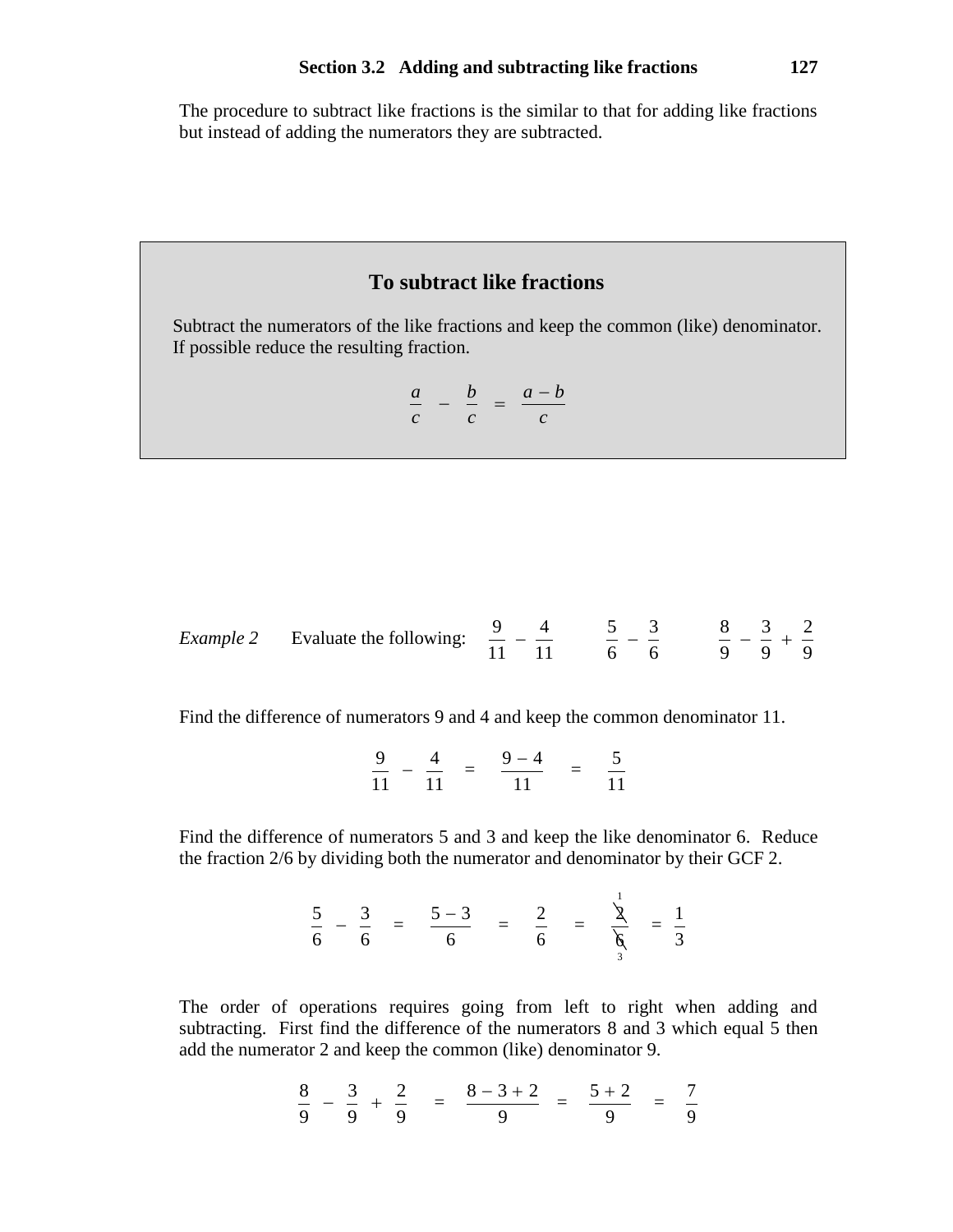#### 128 **Chapter Three**



To find the perimeter of a triangle sum the length of the three sides. As shown below, the perimeter of this triangle is 1 3/4 yards.

$$
\frac{3}{4} + \frac{3}{4} + \frac{1}{4} = \frac{3+3+1}{4} = \frac{7}{4} = 1\frac{3}{4}
$$

*Example 4* In a survey of favorite traditional ice cream flavors 4/7 of those surveyed chose chocolate,  $2/7$  chose vanilla, and  $1/7$  chose strawberry. What fraction of those surveyed choose either vanilla or strawberry as their favorite traditional ice cream flavor?

To find the unknown quantity, the fraction of those surveyed who choose either vanilla or strawberry, add the like fractions 2/7 and 1/7. As shown below, 3/7 either chose vanilla or strawberry as their favorite traditional ice cream flavor.

$$
\frac{2}{7} + \frac{1}{7} = \frac{2+1}{7} = \frac{3}{7}
$$

Like fractions are not only easy to add and subtract but they are also easy to compare. For two like fractions, the fraction with the larger numerator is the larger of the two like fractions. In the next section a method to compare fractions with different denominators is developed.

*Example 5* Insert the appropriate symbol  $<$  or  $>$  to make a true statement  $7/8$   $5/8$   $3/5$   $4/5$ 7 5 8 8  $>$ Since the numerator of the first like fraction is larger than the second 3 4 5 5  $\lt$ Since numerator of the first like fraction is smaller than the second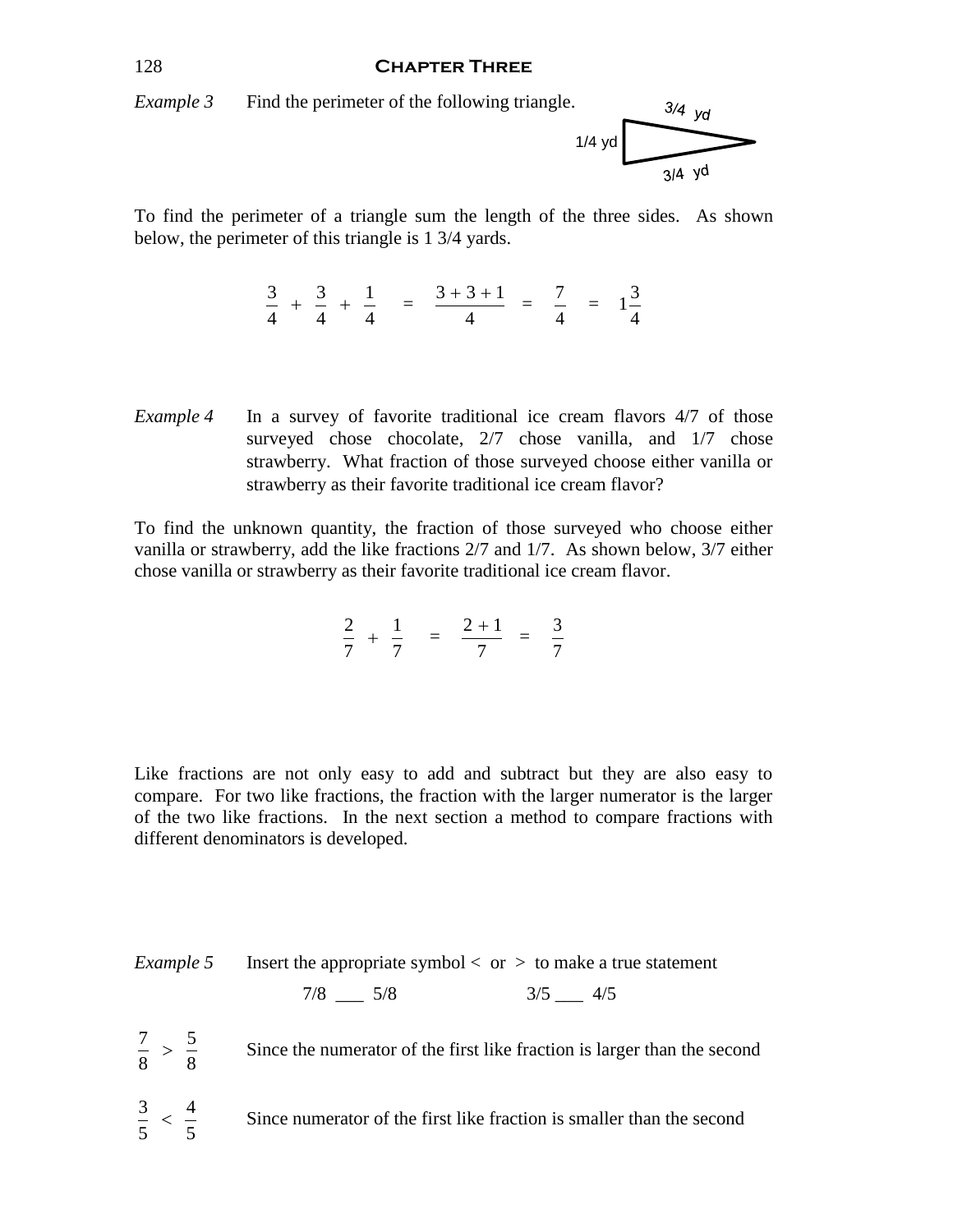# **Exercises 3.2**

| 1-12 Add the following like fractions. Write final answers in reduced form.        |  |                                                                                                                                           |  |                                             |
|------------------------------------------------------------------------------------|--|-------------------------------------------------------------------------------------------------------------------------------------------|--|---------------------------------------------|
| 1. $\frac{1}{4} + \frac{2}{4}$                                                     |  | 2. $\frac{2}{5} + \frac{5}{5}$                                                                                                            |  | 3. $rac{5}{9} + \frac{2}{9}$                |
| 4. $\frac{1}{8} + \frac{3}{8}$                                                     |  | 5. $\frac{5}{16} + \frac{9}{16}$                                                                                                          |  | 6. $\frac{7}{10} + \frac{1}{10}$            |
| 7. $\frac{3}{5} + \frac{4}{5}$                                                     |  | 8. $\frac{5}{9} + \frac{7}{9}$                                                                                                            |  | 9. $\frac{5}{8} + \frac{3}{8}$              |
| 10. $\frac{1}{7} + \frac{2}{7} + \frac{3}{7}$                                      |  | 11. $\frac{4}{9} + \frac{3}{9} + \frac{5}{9}$                                                                                             |  | 12. $rac{3}{4} + \frac{3}{4} + \frac{3}{4}$ |
| 13-21 Subtract the following like fractions. Write final answers in reduced form.  |  |                                                                                                                                           |  |                                             |
| 13. $rac{3}{5} - \frac{2}{5}$                                                      |  | 14. $\frac{3}{4} - \frac{1}{4}$                                                                                                           |  | 15. $\frac{2}{3} - \frac{1}{3}$             |
| 16. $\frac{7}{9} - \frac{1}{9}$                                                    |  | 17. $\frac{5}{8} - \frac{3}{8}$                                                                                                           |  | 18. $\frac{11}{12} - \frac{5}{12}$          |
| 19. $\frac{7}{10} - \frac{3}{10}$                                                  |  | 20. $\frac{7}{16} - \frac{3}{16}$                                                                                                         |  | 21. $\frac{1}{4} - \frac{1}{4}$             |
| 22-27 Evaluate using the order of operations. Write final answers in reduced form. |  |                                                                                                                                           |  |                                             |
|                                                                                    |  | 22. $\frac{4}{7} + \frac{2}{7} - \frac{3}{7}$ 23. $\frac{4}{7} - \frac{2}{7} + \frac{3}{7}$ 24. $\frac{7}{8} - \frac{5}{8} + \frac{1}{8}$ |  |                                             |

25.  $\frac{7}{2} - \left(\frac{5}{2} + \frac{1}{2}\right)$ 8 (8 8  $-\left(\frac{5}{8} + \frac{1}{8}\right)$  26.  $\frac{7}{9} - \left(\frac{3}{9} + \frac{1}{9}\right)$ 9 9  $-\left(\frac{3}{9}+\frac{1}{9}\right)$  27.  $\frac{7}{9}-\frac{3}{9}+\frac{1}{9}$ 999  $-\frac{3}{6}$  +

28-33 Insert the appropriate symbol  $\langle$  or  $\rangle$  to make a true statement

- 28.  $\frac{4}{7}$  ?  $\frac{3}{7}$ 7 7 29.  $\frac{3}{7}$  ?  $\frac{2}{7}$ 5 5 30.  $\frac{3}{2}$  ?  $\frac{5}{3}$ 8 8
- 31.  $\frac{8}{9}$  ?  $\frac{7}{9}$ 9 9 32.  $\frac{8}{7}$  ?  $\frac{7}{7}$ 5 5 33.  $\frac{4}{3}$  ?  $\frac{5}{3}$ 3 3